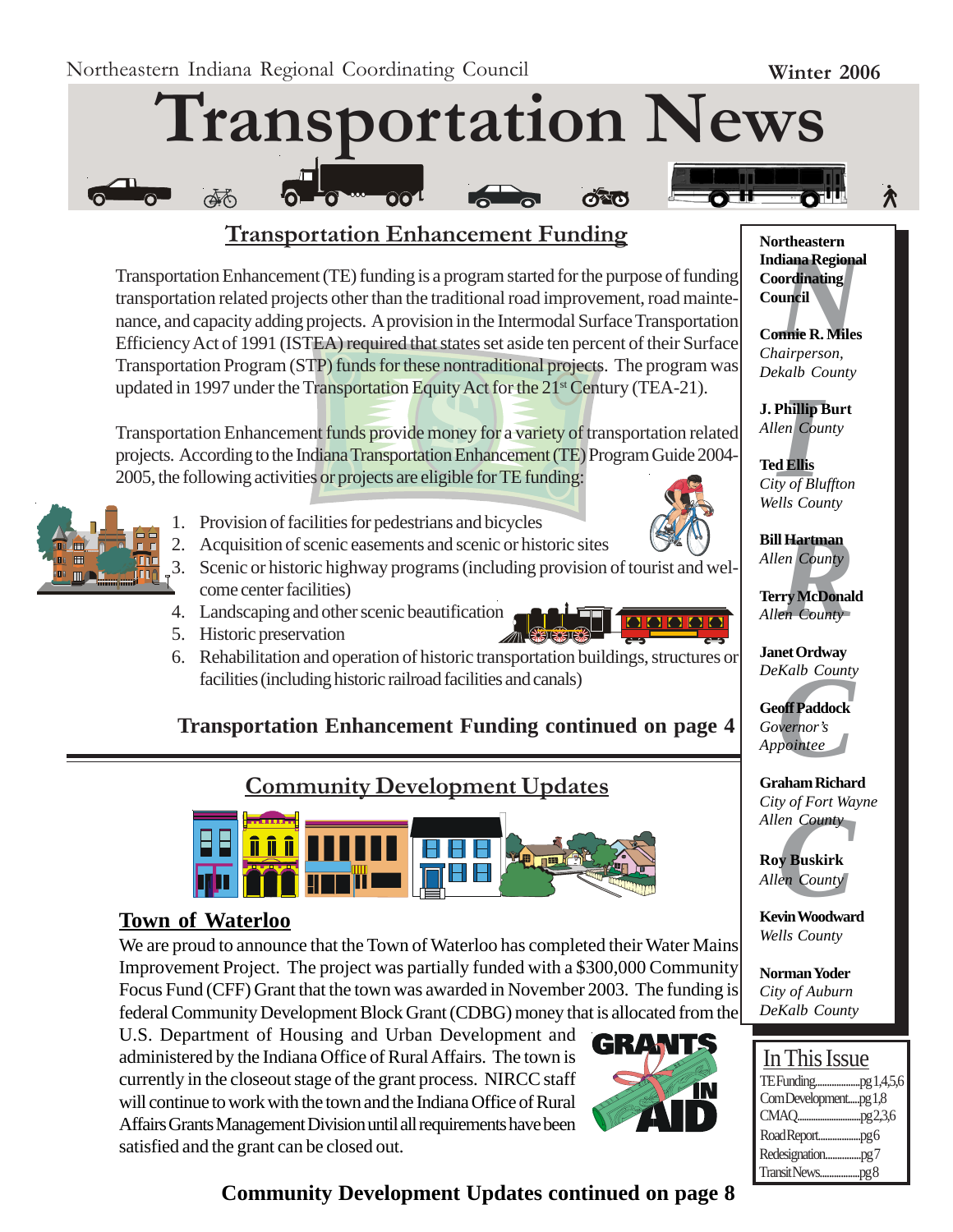#### page 2

## **Transportation News Winter 2006**

#### **Urban Transportation Advisory Board**

**Dave Ross** *Chairman FW City Engineer*

**Bill Hartman** *Vice Chairman Allen County Highway Director*

**Pam Holocher** *Fort Wayne Representative*

**Linda Bloom** *Allen County Commissioner*

**An Holocher**<br>*Prt Wayne*<br>*Presentative*<br>**India Bloom**<br>*Ien County*<br>*Dem County*<br>*Dem County*<br>*Mayne Pu ansportation*<br>*Litilink*)<br>**Isan Hoot**<br>*Len County*<br>*Zen County*<br>*Presentative*<br>**Dy Buskirk**<br>*Len County* Cayor Terry M **Dave Gionet** *Fort Wayne Public Transportation Corp. (Citilink)*

#### **Susan Hoot**

*Allen County Planning Commision Representative*

**Roy Buskirk** *Allen County Council*

**Mayor Terry McDonald** *New Haven Representative*

**Tory Richardson** *Fort Wayne/Allen County*

*Airport Authority*

**Bob Kennedy** *Board of Public Works*

**Tom Smith** *Fort Wayne Planning Commission*



**Larry Heil** *Federal Highway Administration (Non-voitng members)*

**Dave Holtz Jerry Halperin** *INDOT (Non-voting member)*

# **Congestion Mitigation and Air Quality Improvement Program**

The Congestion Mitigation and Air Quality Improvement (CMAQ) Program was created by the Intermodal Surface Transportation Efficiency Act of 1991 (ISTEA) under the Clean Air Act Amendments of 1990 to create healthier levels of air quality by funding transportation projects and programs. The CMAQ program is only available to areas that are designated as non-attainment or maintenance areas.

As of June 15, 2004 the United States Environmental Protection Agency designated Fort Wayne and Allen County as a non-attainment area for ground-level ozone emissions. This means that Allen County was above the attainment level of the 8 Hour Ozone National Ambient Air Quality Standard. This is a health-based standard for ground-level ozone established in 1997 by the EPA. The 8-hour ozone standard is defined at 85 PPB (parts per billion) and is based on an average 4th-high 8-hour ozone value over a three year period. Counties with values that exceed this standard are considered to be in violation.

For projects to be eligible for CMAQ funds they must contribute to the attainment of national ambient air quality standards based on an emissions analysis. Matching funds for the projects depend on the project type. According to the Federal Highway Administration, the federal share for these types of projects may range from 80% to 100%. The types of projects that may fall under this category include the following:

- 1. Limiting sections of roadway surface of areas of a metropolitan area to the use of nonmotorized vehicles
- 2. Programs to encourage bicycling and providing bicycle facilities
- 3. Construction of bicycle and pedestrian facilities and establishment of bicycle and pedestrian coordinator positions
- 4. Projects in an approved State Implementation Plan that will benefit air quality
- 5. Projects that reduce vehicle miles traveled, fuel consumption, or other factors that may contribute to the attainment of a national ambient air quality standard
- 6. A traffic monitoring, management, or control facility/program that will contribute to the attainment of a national ambient air quality standard
- 7. Other programs that include outreach activities, fare and fee subsidy programs, and innovative financing mechanisms

In the Fort Wayne Metropolitan Planning Area there are several CMAQ projects that have been selected for application. These projects are voted on by the Urban Transportation Advisory Board (UTAB) as to whether or not the projects will be applied for.

#### **Air Quality Marketing & Education Activities**

This CMAQ application is for the funding of education and marketing program expenses to increase community awareness of air quality concerns. The Northeastern Indiana Regional Coordinating Council and local governmental agencies will work together to market and educate the community about the impacts of human behavior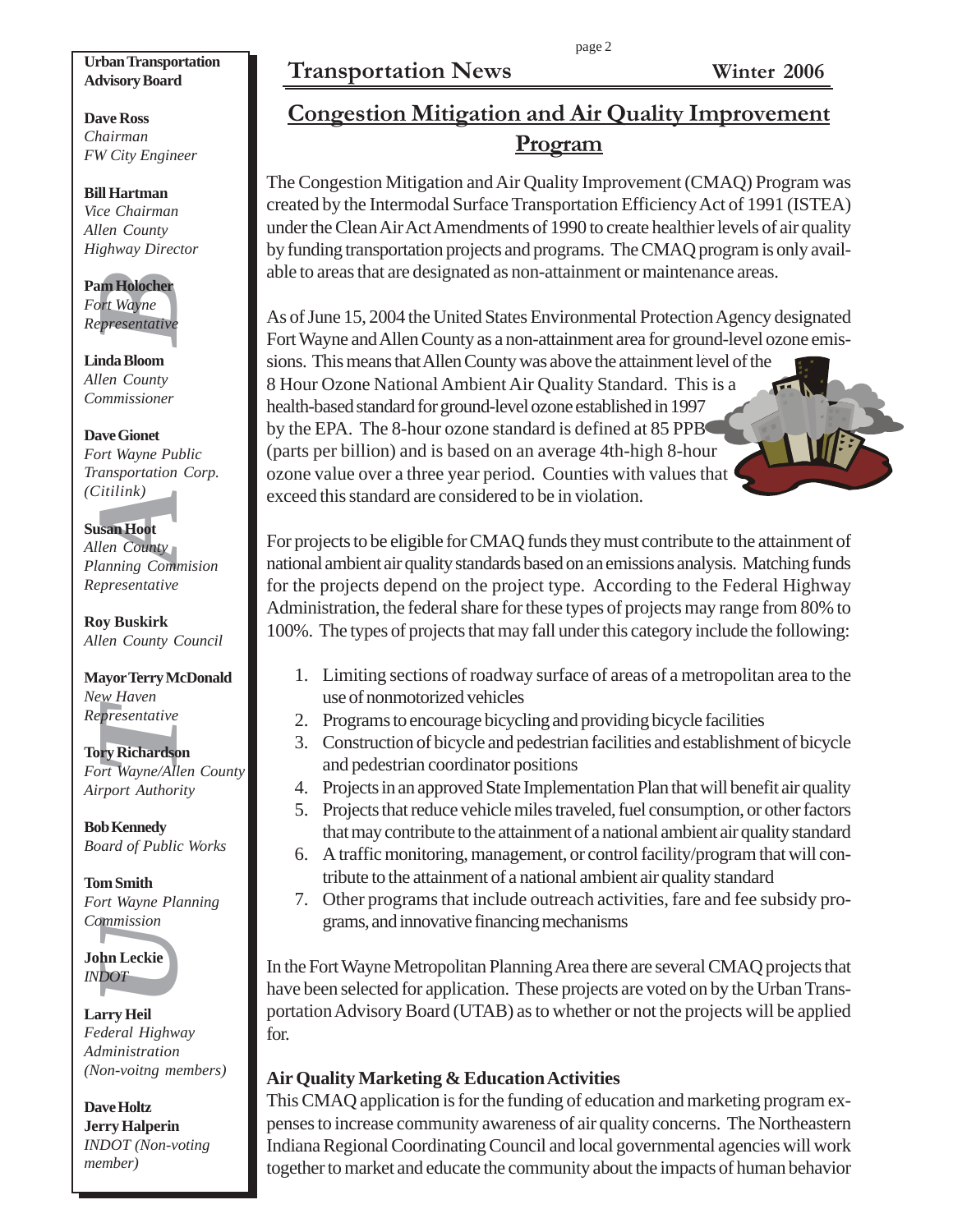# **Transportation News Winter 2006**

on air quality. Activities will include acquisition of a marketing consultant to aid in an advertising campaign, cooperative effort of classroom education with local schools, and a gas can exchange program.

#### **Dartmouth Drive & Washington Center Road**

This CMAQ application is for traffic flow improvements at the intersection of Dartmouth Drive and Washington Center Road. Washington Center Road is a four-lane east – west arterial that carries 31,000 vehicles per day. Dartmouth Drive is a residential roadway that provides access to two large residential areas north and south of Washington Center Road. The proposed improvements at this intersection will include construction of dedicated left-turn lanes on Washington Center Road for the east and west approach, signal modernization, and improved pedestrian related controls.

#### **Clinton Street & Washington Center Road**

This CMAQ application is for traffic flow improvements at the intersection of Clinton Street and Washington Center Road. Washington Center Road and Clinton Street are four-lane arterials that collectively carry 60,000 vehicles per day. Each roadway carries approximately 50 percent of this traffic. The proposed improvements would increase the number of vehicles able to move through the intersection while reducing the delay, congestion, and emissions. The improvement will also decrease the number of vehicles that back up into the southbound left-through lane due to the limited storage.

#### **Jefferson Boulevard / Getz Road / Covington Road**

This CMAQ application is for traffic flow improvements at the intersections of West Jefferson Boulevard  $\&$ Getz Road, West Jefferson Boulevard & Covington Road, and Getz Road & Covington Road. Some of the improvements to the intersection will include changing a one-way section of Covington Road to a two-way section, elimination of an access at the intersection of West Jefferson Boulevard and Covington Road, signal modernization, and turn lane improvements.

#### **IPFW Pedestrian Bridge over St. Joseph River**

This CMAQ application is for a pedestrian bridge across the St. Joseph River adjacent to the Indiana University – Purdue University Fort Wayne Campus (IPFW). The proposed bridge, which will also utilize TE funding (see section Transportation Enhancement Funding, pg 5), will be built to create a pedestrian and bicycle-based crossing of the river. In the future it will serve to connect the Fort Wayne River Greenway's north route to the portion of the River Greenway that leads to downtown and other points south. The new structure will also serve as a link to the IPFW University path network, which in turn links to the Crescent Avenue pedestrian/ bicycle crossing that provides access to/from University housing and surrounding residential neighborhoods.

#### **Transit Awareness/Fare Free Ozone Alert Days**

This program will promote alternatives to single-occupant vehicle travel by increasing awareness of Citilink transit service, ride sharing, and increasing transit use on Ozone days by offering free fares. It will build and maintain an attractive, effective promotional and public relations campaign that promotes transit use and funds the free transit rides on ozone action days.

#### **Additional Peak Hour Transit Service**

This program will reduce traffic congestion by providing more frequent service during peak hours on selected routes. By making transit service more available and convenient, Citilink can promote more ridership from single occupant automobile transportation.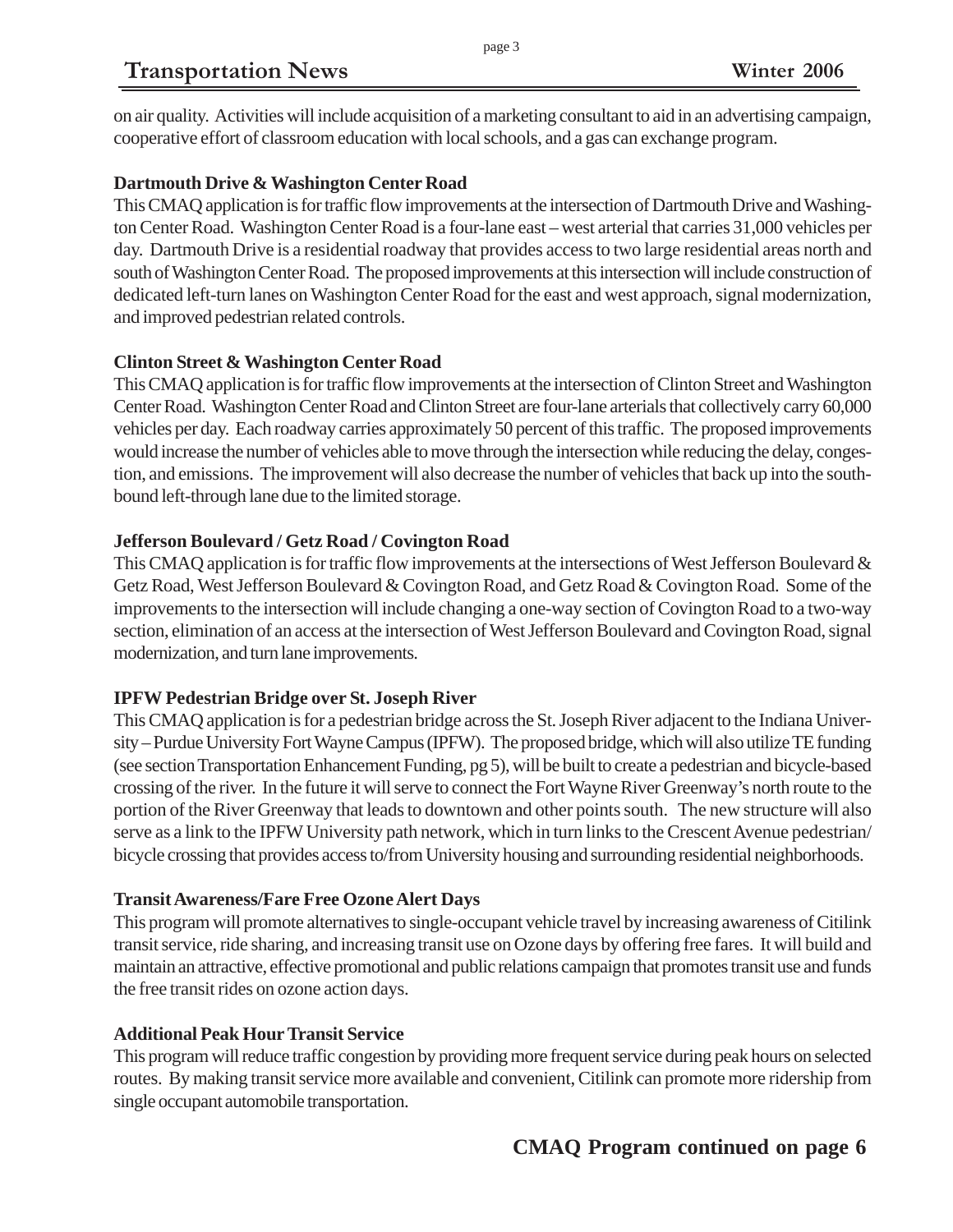### **Transportation Enhancement Funding continued...**

7. Preservation of abandoned railway corridors (including the conversion and use thereof for pedestrian or bike trails)

page 4

- 8. Control and removal of outdoor advertising
- 9. Archaeological planning and research
- 10. Environmental mitigation to address water pollution due to highway runoff or reduce vehiclecaused wildlife mortality while maintaining habitat connectivity
- 11. Provision of safety and educational activities for pedestrians and bicyclists
- 12. Establishment of Transportation Museums

If a Transportation Enhancement project is approved, the cost of the project must have at least 20% coming from a local source. Up to 80% of the funding is reimbursable through the Transportation Enhancement program.

#### **Current TE Applications**

In January 2006 several applications for TE funding were endorsed by NIRCC (Northeastern Indiana Regional Coordinating Council) and submitted for approval. These applications compete for the available funds with similar projects from all over the state of Indiana. Last year one application was approved for funding. Also, several applications that were previously accepted and funded were completed.

In 2006 Aboite New Trails Inc., in conjunction with the city of Fort Wayne, submitted an application to construct a 10 foot wide multi-use trail along Covington Rd. The city of Fort Wayne also submitted an application to construct a 10 foot wide multi-use trail from Johnny Appleseed Park to Shoaff Park. The city of New Haven applied for a historic restoration project combined with a trail corridor improvement. The city of Bluffton and Wells County is applying for the rehabilitation of the historic Wells County highway garage.

The multi-use trail along Covington Rd would request approximately \$1 million to construct nearly 3.5 miles of trail east from West Hamilton Rd to the existing sidewalks of the Inverness Lakes subdivision. This trail is a piece of the Aboite Trails comprehensive network of over 50 miles of trails to be constructed over the next 6 to 10 years. These trails would connect neighborhoods, schools, shopping areas and businesses, and parks.

The multi-use trail from Johnny Appleseed Park to Shoaff Park is a much anticipated extension to the existing Fort Wayne greenway and would also be requesting approximately \$1 million. The current application for this project will include only the first phase of the trail construction. This first phase will begin at Johnny Appleseed Park and cross the St Joseph River on Coliseum Blvd (SR 930) which will be widened and include a walkway. Then the trail will traverse under the SR 930 bridge to the IPFW campus. From here it will cross the IPFW pedestrian bridge over the St Joseph River which was funded in the 2004/2005 TE program (described later). The trail will extend up to St Joe Center Rd along the west bank of the St Joseph River where it will cross under the road and loop across the bridge to the east side of the St Joseph River where it will terminate.

The restoration and corridor project that the city of New Haven is applying for involves the historic Wabash Railroad Depot in downtown New Haven and trail improvements along three blocks of Main St connecting the depot, the New Haven Trail System at Moser Park, and downtown New Haven. The funds requested would total roughly \$740,000. The preservation of the Wabash Railroad Depot and the improvements to the trails connecting downtown New Haven will be a great benefit to the vitalization of New Haven by providing a connection to the Fort Wayne River Greenway system and serving as a historical landmark.

The city of Bluffton and Wells County is requesting approximately \$270,000 from the TE program to restore

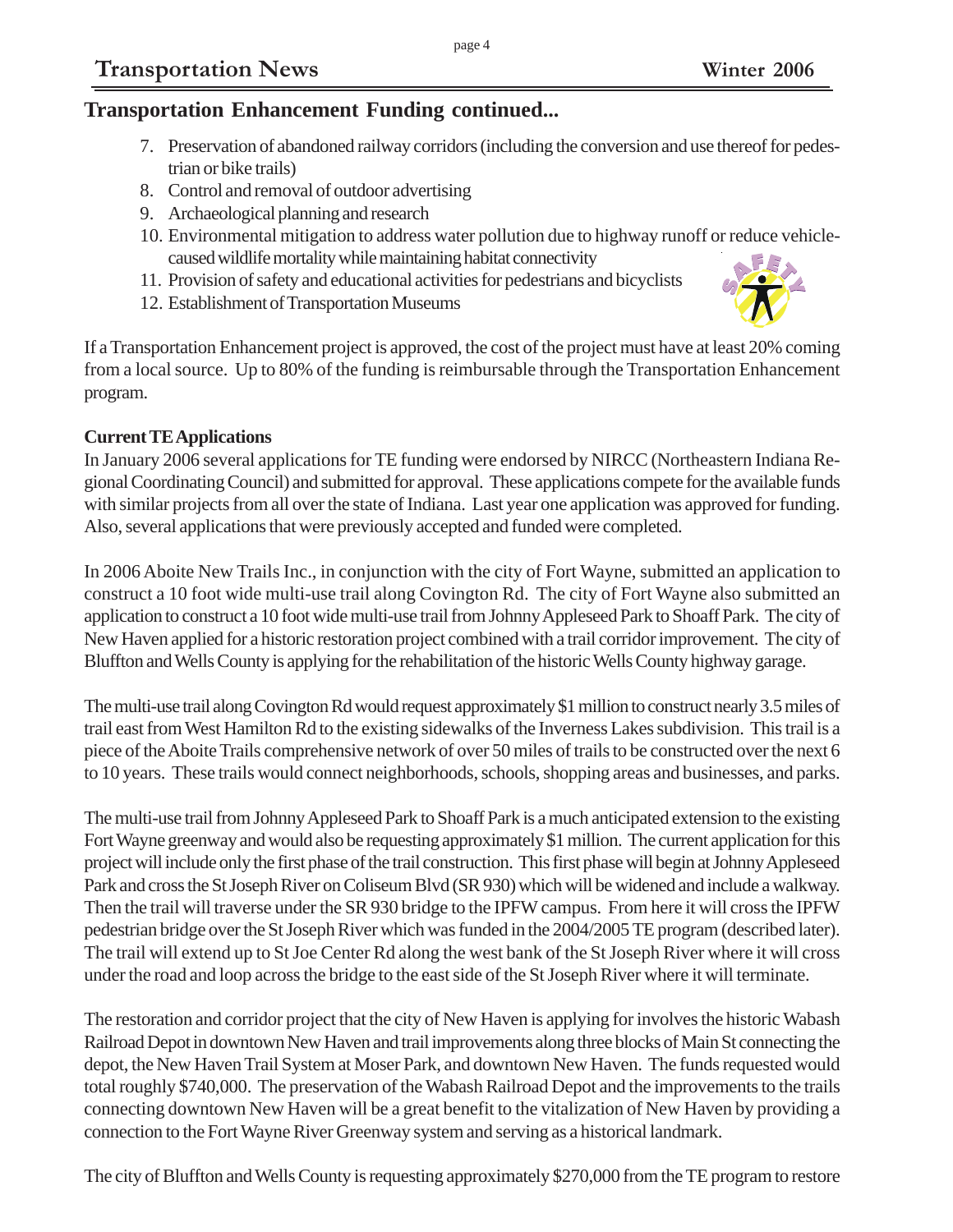the historic Bluffton Interurban Car Barn (Wells County highway garage). Once serving as the headquarters facility of two interurban railroads that were based in Bluffton, it now serves as the Wells County highway garage. The restoration of this facility would not only preserve an important historical structure, but also maintain its functionality to the public.

#### **Approved TE Projects**

This past year two TE applications were approved for this area. The pedestrian/bicycle bridge over the St Joseph River submitted by IPFW and an application for a multi-use trail applied for by the city of Bluffton and Wells County.

The request by IPFW for nearly \$2 million of TE funding was approved for the pedestrian/bicycle bridge over the St Joseph River. This project connects the IPFW campus to an expanded IPFW campus and park as well as a planned community youth education center on the west side of the St Joseph River. The planned bridge will also be a vital link in the extension of the Fort Wayne River Greenway from Johnny Appleseed Park to Shoaff Park which was resubmitted this year for funding in the TE program.

The city of Bluffton and Wells County had their application for a multi-use trail approved for TE funding. The trail will be constructed along SR 1 from the existing greenway along the Wabash River to County Rd 300 north where it will connect Lancaster Central School to downtown Bluffton. Not only will this trail serve Bluffton, but it will also be an important piece of a conceptual regional trail connecting Ouabache State Park to Pokagon State Park in Steuben County. The regional trail would connect the cities/towns of Bluffton, Ossian, Fort Wayne, New Haven, Huntertown, Auburn, Waterloo, and Angola.

#### **Completed TE Projects**

Recently there have been three TE projects completed in Allen County. A greenway extension along West Jefferson Blvd from Swinney Park to Rockhill Park was dedicated in 2005. The Historical Nickel Plate Road steam locomotive number 765 has been completely restored. Also, New Haven has nearly completed an extension to the Fort Wayne River Greenway which previously terminated at Maysville Rd. The trail runs along the Maumee River and will soon connect with trails in New Haven.

The newly constructed greenway extension along Jefferson Blvd is approximately 7/8 miles in length. It extends the Fort Wayne greenway system from the west edge of the St Mary's River west through Swinney Park. It travels across several business frontages on the north side of the railroad viaduct at Main St. The trail then uses an existing pedestrianway at the viaduct and is continued through a portion of Rockhill Park to the northeast corner of the Jefferson Blvd/ Freeman St intersection. This trail will eventually feed into the Towpath Trail that will connect Aboite Township with the city of Fort Wayne.

The Historical Nickel Plate Road steam locomotive number 765 is currently located east of New Haven on Edgerton Rd. This historical locomotive was intact but non operational. Also, with recent revisions to the Federal steam locomotive boiler regulations, there was a large amount of work to be done. Locomotive 765 is owned by the Fort Wayne Railroad Historical Society. Much of the work to the locomotive has been done by the Society's experienced steam locomotive mechanics with some help from outside contractors for parts of the project beyond the Society's expertise. This project allows for locomotive 765 to be put back into service for excursions held by the Society.

## **Transportation Enhancement Funding continued on page 6**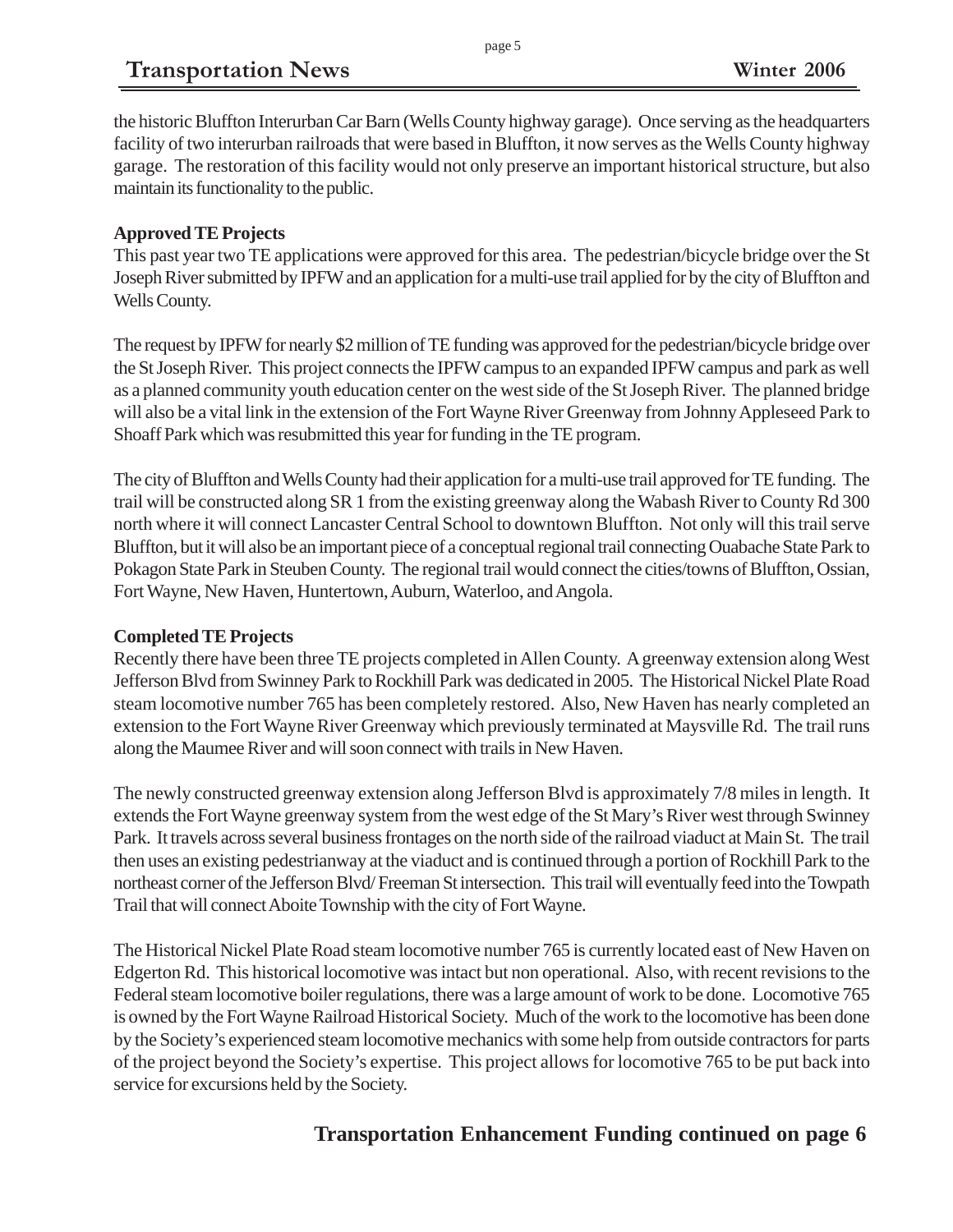## **Transportation Enhancement Funding continued...**

The trail extension into New Haven has been delayed by a lift station / sewer project along Landin Rd. This trail is 1.8 miles long and begins at the eastern terminus of the Fort Wayne River Greenway system. It travels along the St Mary's River to Landin Rd where it continues southbound along the street. It connects with the completed section from Rose Ave to Moser Park where it continues to the existing sidewalks at Rufus St. It is anticipated that construction will be complete in the middle of May. There will be a grand opening/ribbon cutting on Sunday, June 4th at 1:00 pm at the boat launch on North River Rd. The events planned include a ceremony from 1:00 - 1:30 pm along with a canoe run, recreational bike ride, 5 & 10 K fun run and a walk starting at 1:40pm.

## **CMAQ Program continued...**

#### **Biodiesel Alternative Fuel**

By using alternative fuels, transit bus emissions can be reduced. The goal is to assist Citilink in the incorpora-



tion of biodiesel fueled vehicles for the agency's transit fleet. Public transportation fleets have been targeted for more stringent EPA emission targets than other vehicles. This has put a great strain on public transit systems to comply with these unfunded standards. The cost differential for alternative fuels is an eligible CMAQ expense. These funds will allow Citilink to pursue fuel based clean air options that would otherwise be out of reach utilizing existing resources.

#### **Hybrid Bus Purchase**

This program would assist Citilink in the incorporation of hybrid technology in their agency's transit fleet. It is anticipated that existing diesel powered vehicles would be replaced with hybrid powered vehicles. This proposal would be in addition to the biodiesel fuel options.

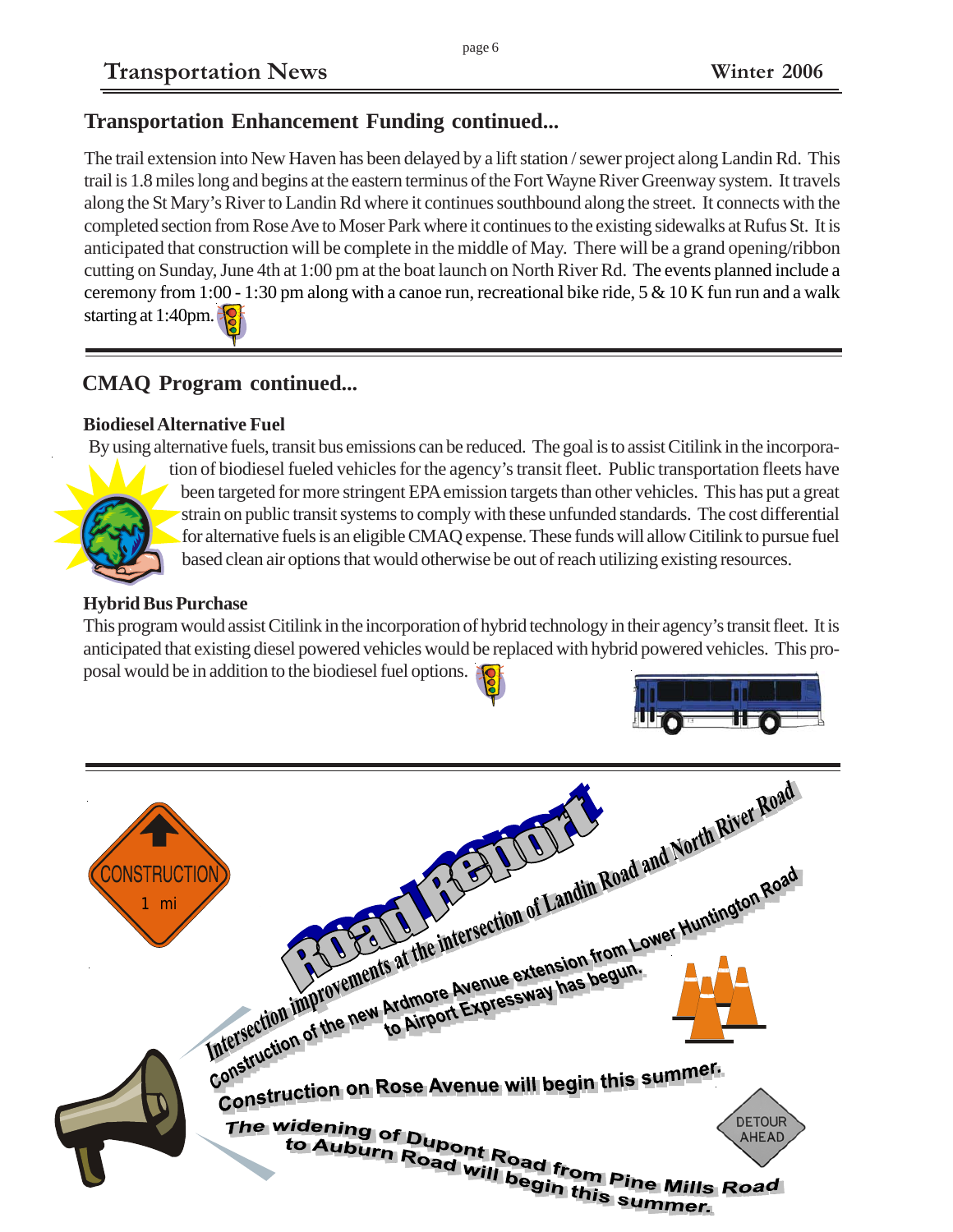# **Redesignation**

ual

This spring the Northeastern Indiana Regional Coordinating Council (NIRCC), along with its air quality partners, will be submitting a petition to redesignate Allen County as a maintenance area. Allen County was designated nonattainment in June of 2004 for failing to meet National Ambient Air Quality Standards (NAAQS). The Indiana Department of Environmental Management (IDEM) will be submitting this petition to the United States Environmental Protection Agency (USEPA). Allen County became eligible to petition to become a maintenance area this year.

A three year average of air quality pollutants generated between 2001 and 2003 caused Allen County to be designated as nonattainment in 2004. Since then, NIRCC, the Federal Highway Administration (FHWA), the Federal Transit Administration (FTA), and the Indiana Department of Transportation (INDOT) have been teaming up with IDEM to develop implementation steps and improve Allen County's air quality. New averages of air quality pollutants generated during the three year period between 2003 and 2005 make Allen County eligible to become a maintenance area.

For mobile emissions there would still be strict rules and regulations to follow if Allen County becomes a maintenance area. Economic development would benefit by having a less restrictive permitting process. Rules and regulations on pollution permitting would become less demanding for new developments or expansions to existing businesses. Although economic development activities would become more accommodating, transportation agencies such as NIRCC would still be required to follow specific guidelines for implementing transportation improvements as they currently do under the nonattainment designation.

By the end of 2006 Allen County should know if the USEPA has redesignated the area as a maintenance area. In the meantime, NIRCC and its air quality partners continue to implement new strategies and projects that will increase the quality of our air and decrease its harmful affects on human health.